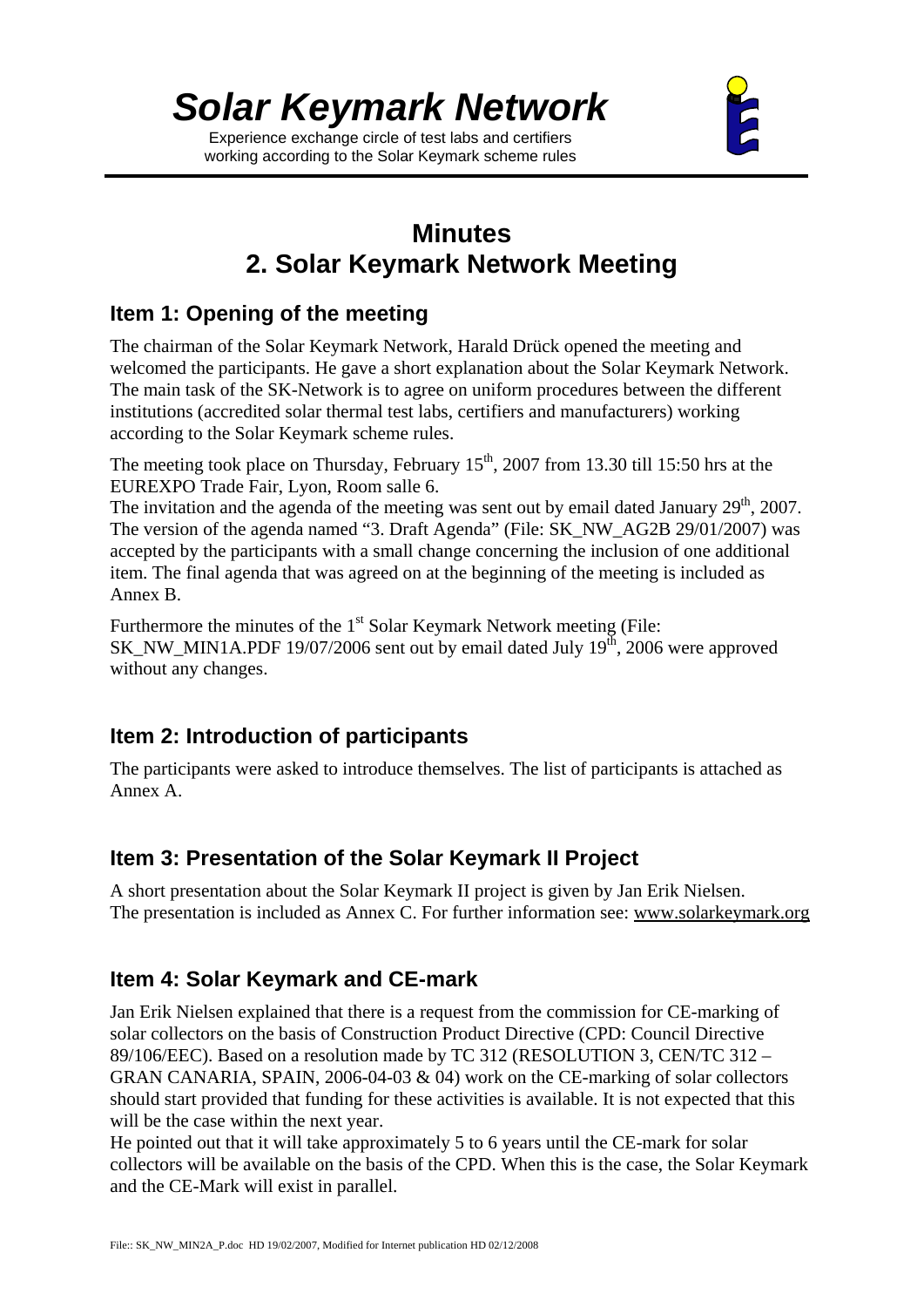As it is currently foreseen the CE-marking based on the CPD will follow the "level 3 approach": type testing and declaration.

After a short discussion it was doubted whether the level of the CE-marking was already discussed within ESTIF and if the "level 3 approach" is the appropriate one. It was proposed to discuss this topic again within ESTIF.

#### **Item 5: Test reference years**

With regard to the performance prediction according to EN 12976 it is essential that all labs use the same weather data. In order to ensure this a common procedure was agreed on during the last Solar Keymark Network Meeting in June 2006.

#### **Weather data:**

It was agreed that with regard to the weather data for specific countries the persons listed below will act as a contact point. On request these persons shall supply weather data that are not protected with any copyright.

| Sweden:      | Ulrik Pettersson / Peter Kovacs (SP)                                                                        |
|--------------|-------------------------------------------------------------------------------------------------------------|
| Germany:     | Harald Drück (ITW)                                                                                          |
| Denmark:     | Jan Erik Nielsen (SolarKey)                                                                                 |
| Spain:       | Pilar Navarro Rivero (ITC)                                                                                  |
| Austria:     | Josef Buchinger (arsenal)                                                                                   |
| Greece:      | Emmanouil Mathioulakis, Giorgos Panaras (Demokritos)                                                        |
| Italy:       | Vinood Shama (ENEA)                                                                                         |
| Poland:      | Marian Gryciuk (ECBREC)                                                                                     |
| Portugal:    | Maria Carvalho (INETI)                                                                                      |
| France:      | Dominique Caccavelli (CSTB)                                                                                 |
| Switzerland: | Andreas Bohren (SPF) offered additionally at this meeting to<br>investigate<br>if SPF could also contribute |

Furthermore it was agreed that the persons should send the check-sum figures (procedure for calculation of check-sum figures see minutes of meeting in June 2006 ) for *their* weather data to Harald Drück until the end of August 2006.

Up to now (February 2007) only the check-sum figures for Greece from Giorgos Panaras (Demokritos) and for Portugal from Maria Carvalho (INETI) were received by Harald Drück.

Harald Drück pointed out the importance of this activity and reminded the participants to send him the check-sum figures for their weather data. New deadline: March  $30<sup>th</sup>$ ,  $2007$ .

#### **Item 6: Revision of standard EN 12975 and Solar Keymark**

With regard to the rules for testing collectors of the same type but different sizes it was discussed if it is necessary to test the smallest and the largest one or if the process can be simplified by testing only one collector.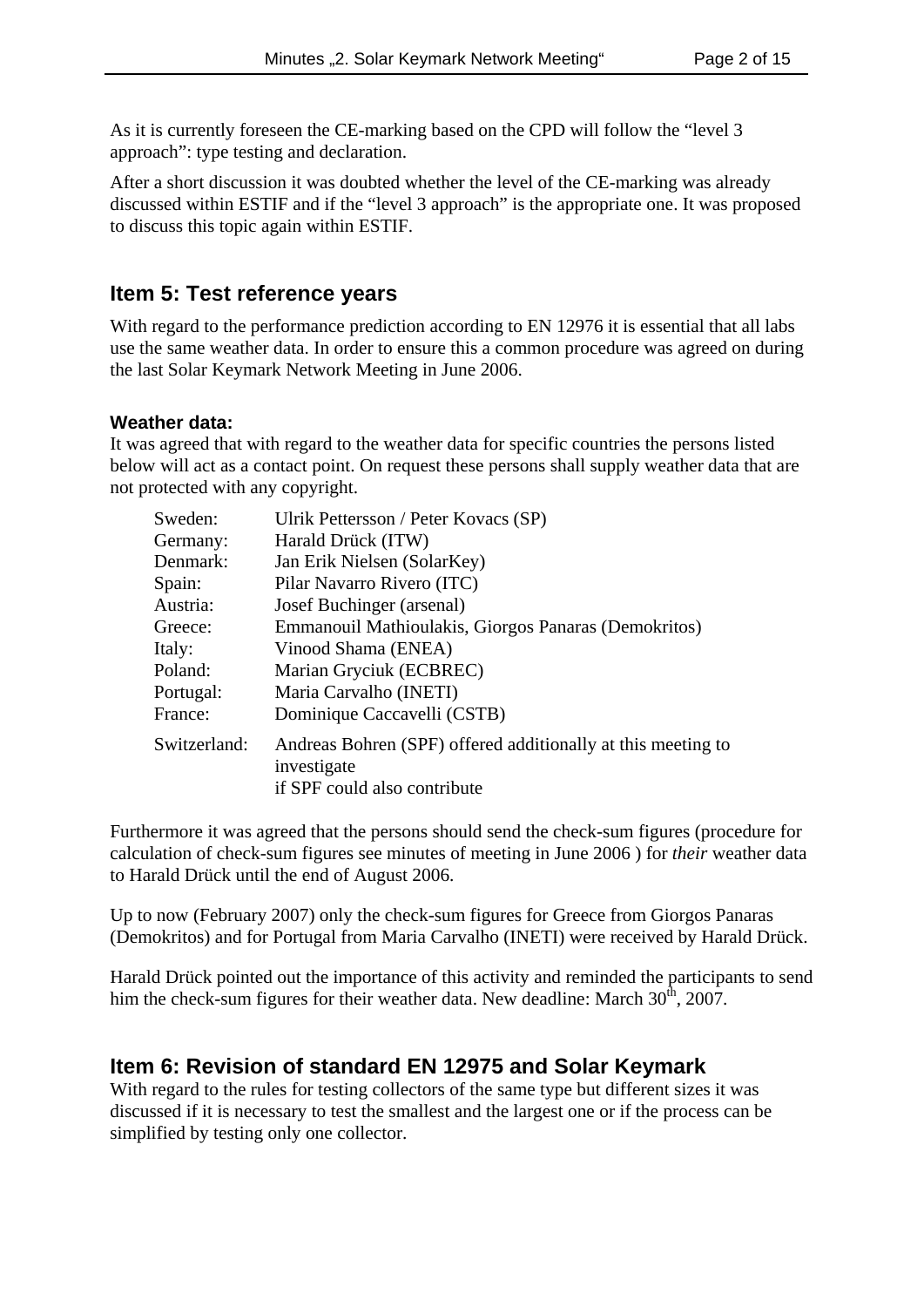#### **Decision – related to simplification of the rules for testing collectors of same type but different sizes**

The experts present decided that the current procedure should not be changed. This means that the smallest and the largest collector out of a series with the same type should be tested. *This decision was taken with one negative vote.*

In this context it was also mentioned, that within the EKTSUB (German experience exchange circle of test labs for thermal solar systems and components) it was already discussed what can be considered as "same type". As a result of this discussion different collector designs were classified with regard to the aspect, whether they can be considered as "the same" concerning performance testing as well as quality testing.

The document containing the results of this discussion is included as Annex D.

### **Item 7: Revision of standard EN 12976 and Solar Keymark**

The revised version of EN 12976 is now available.

According to the present version of the standard it is necessary to test every factory made system of the same type but different size of the collector area or the store volume.

Harald Drück mentioned the activities within the Solar Keymark II project in order to overcome this problem.

# **Item 8: Revision of standard EN (TS) 12977 and Solar Keymark**

The revised standard series EN (TS) 12977 will consist of the following parts:

CEN/TS 12977-1:

Thermal solar systems and components - Custom built systems - Part 1: General requirements for solar water heaters and combisystems

CEN/TS 12977-2: Thermal solar systems and components - Custom built systems – Part 2 Test methods for solar water heaters and combisystems

EN 12977-3: Thermal solar systems and components - Custom built systems - Part 3: Performance test methods for solar water heater stores

CEN/TS 12977-4: Thermal solar systems and components - Custom built systems - Part 4: Performance test methods for solar combistores

CEN/TS 12977-5:

Thermal solar systems and components - Custom built systems - Part 5: Performance test methods for control equipment

The public CEN Enquiry for prEN 12977-3 ended with deadline Feb.  $14<sup>th</sup>$ , 2007. With this deadline also the unofficial enquiry of prCEN/TS 12977-1, -2 and –5 ended.

Based on the timeframe given by CEN the deadline for the submission of the final drafts of prCEN/TS 12977-1,2,4, 5 was the end of January 2007.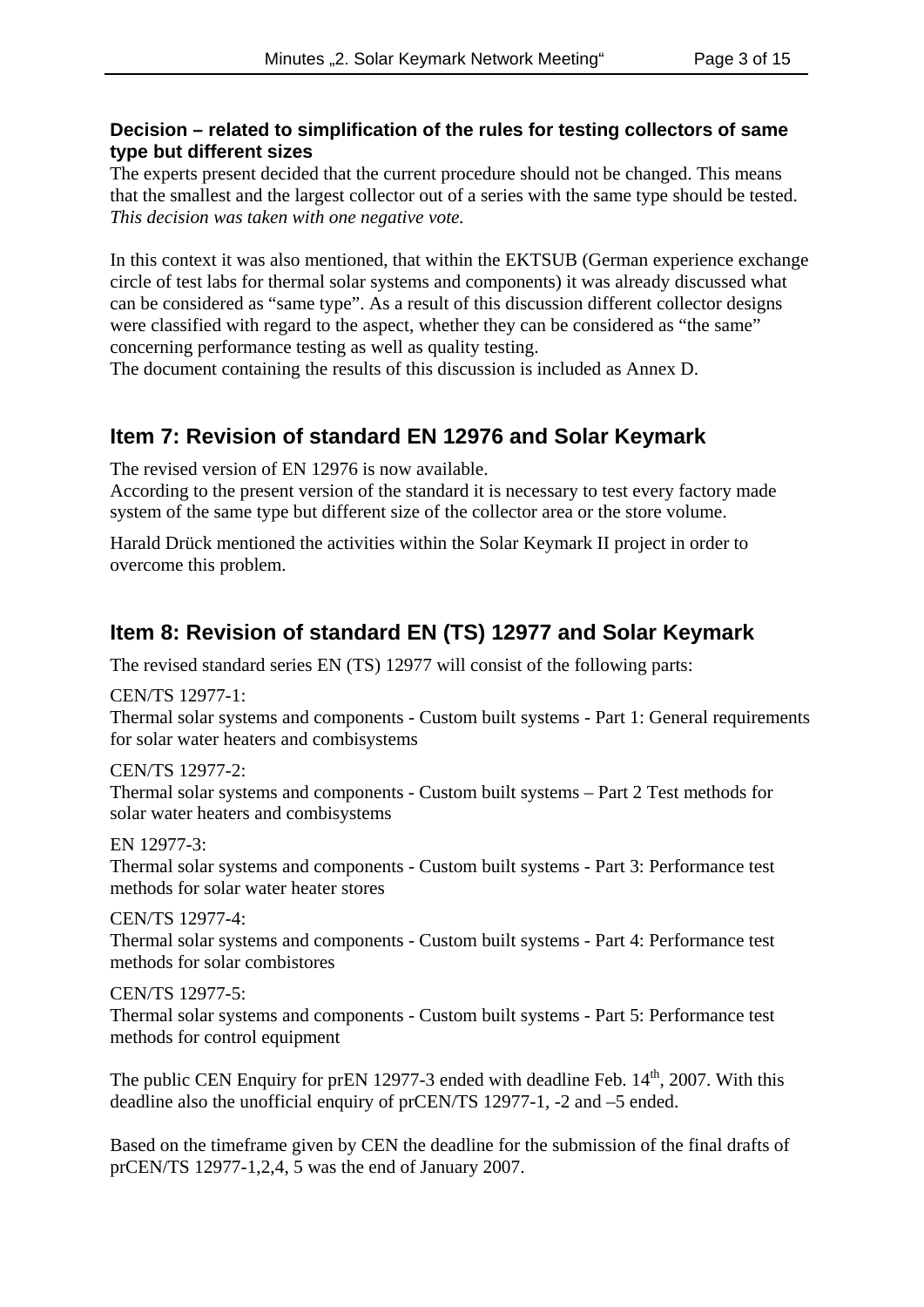In order to ensure that all five parts can be processed in parallel for the formal voting a prolongation of the deadline for 9 months (called 9 months tolerance) was requested by TC 312 WG3 and accepted by CEN TC 312.

The results of the enquiry will be discussed during the next meeting of TC 312 WG3. This meeting was originally scheduled for the beginning of 2007 but had to be postponed due to the delayed enquiry of prEN 12977-3.

With regard to the internal processing of the results from the enquiry the earliest date is at the beginning of May 2007.

The discussion about possible dates for the meeting and the location led to the following result:

**14.- 16. May 2007, London** 23.- 25. May 2007, London 29.- 31. May 2007, London

Harald Drück will check with Chris Laughton and Ms. Cohrs if the meeting can be held on one of these dates (preferably on the one printed in bold).

Furthermore Harald Drück mentioned the importance of the standard series EN (TS) 12977 and the strong wish of the manufacturers to have a Solar Keymark for custom built systems on the basis of the standard series EN (TS) 12977.

In this context Jan Erik Nielsen reported form a meeting with the CEN Certification Board (CCB) on February  $13<sup>th</sup>$ , 2007 in Brussels where he tried to convince CCB allow keymarking on the basis of an EN TS (which is usually not possible). The presentation that he gave at this meeting is attached as Annex E.

CCB was very impressed by the success of the Solar Keymark and thought about making an exception. A final decision if keymarking will really be possible on the basis of the standard series EN (TS) 12977 will be made by CCB before the first of March 2007.

### **Item 9: Solar Keymark Certificates – harmonisation of information content**

Rob Meesters from Solahart requested that the different certifiers should harmonise the information content (e. g. with regard to the presentation of thermal performance figures) of the data sheet related to the Solar Keymark Certificate.

Sören Scholz (DIN CERTCO) mentioned that he is in favour of a common data sheet. Also the representatives from CERTIF and Greece expressed that they are open for a discussion.

It was decided that the certifiers should send the data sheets that they currently use for collectors and systems to Sören Scholz (Email: Soeren.Scholz@dincertco.de) until the end of February 2007.

Based on that input he will make a proposal for data sheets with a common information content for collectors and systems and send them out to the Solar Keymark Network for discussion.

A final decision on the common data sheets should be made at the next Solar Keymark Network meeting.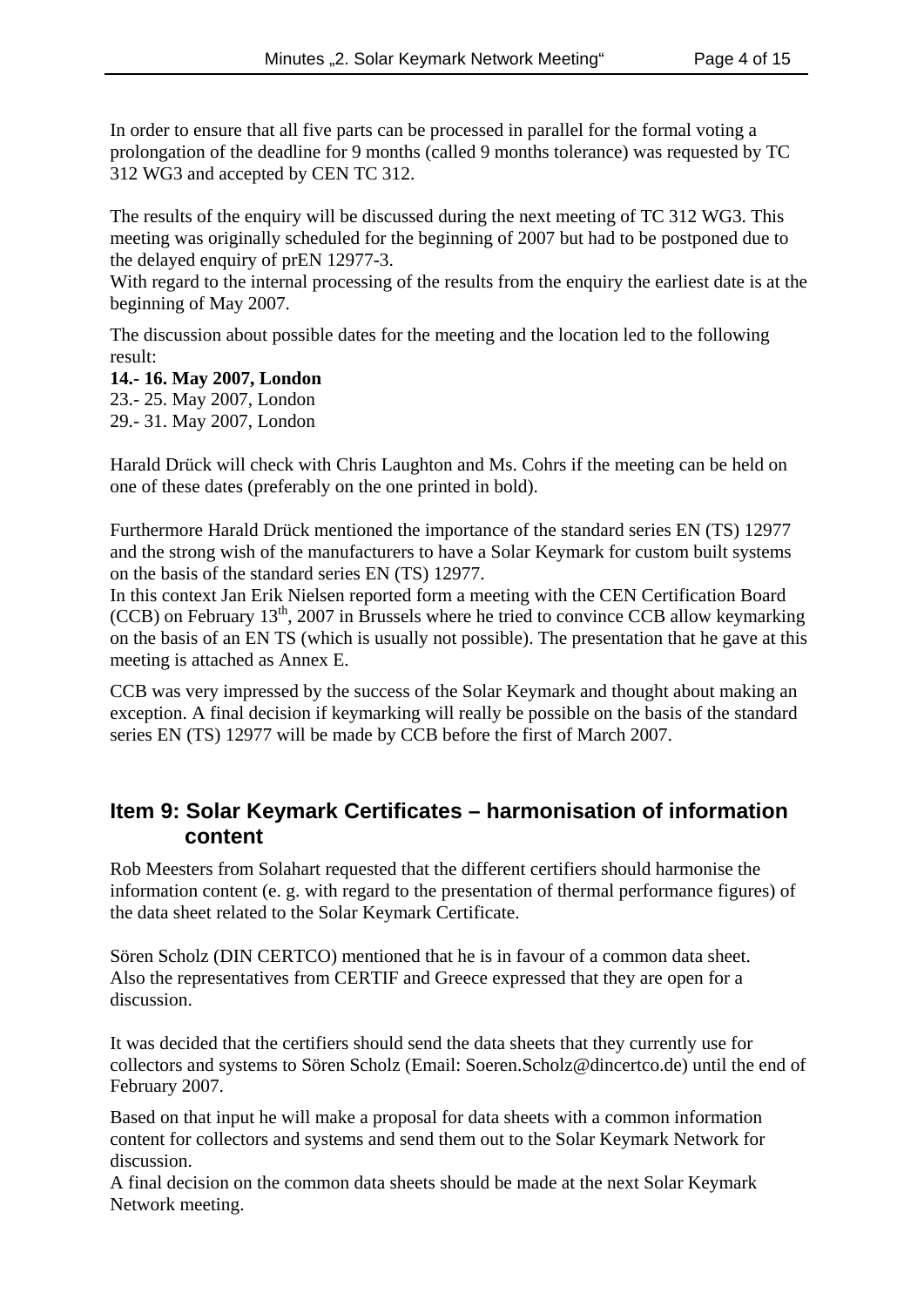Furthermore it was agreed that these common data sheets should be added to the revised version of the scheme rules as an annex.

#### **Item 10: Who is manufacturer and where is the location for picking of test samples**

Josef Buchinger would like to have clearly defined who is the manufacturer and at which location test samples should be taken out of the current production or the stock of the manufacturer.

This is e. g. relevant for the following situation:

In case that a collector sales and assembling company located e. g. in Europe is importing vacuum tubes e. g. from China and the other parts of the collector e. g. from India

After a controversial discussion the SK-Network group agreed on the following:

#### **Decision – related to the question who is manufacturer and where is the location for picking of test samples**

The experts present decided that it is not possible to give a precise answer on this question.

Furthermore it was decided that Josef Buchinger should send the case under question out to the Solar Keymark Network and ask for the individual opinions of the experts.

*Related to the question "who is manufacturer" Mr. Hoang Liauw from CEN did send an email to Harald Drück dated Friday 16th, 2007 explaining that the European Commission has also prepared a draft text including a definition of manufacturer. It is intended that this proposal will be present to the European Council and the European Parliament within the next days. If this is the case, further information is available on the following website: http://ec.europa.eu/enterprise/newapproach/review\_en.htm*

#### **Item 10: Solar Keymark factory inspection check list**

The aim is to agree on a common check list. In order to do this, it was agreed that as a basis for this all certifiers should send their factory inspection check list in English language to Stephan Fischer (SF) by the end of August  $31<sup>st</sup>$ , 2006.

Based on the input from CERTIF, CSTB, DINCERTCO and ELOT a first draft "Factory Inspection Report" was prepared by SF and sent out to the participants by email dated Feb.  $11^{th}$ , 2007.

This first draft was partly discussed and it was agreed that based on the results of the discussion SF will prepare a second draft. Until the end of February 2007 this 2<sup>nd</sup> draft will be sent out for commenting. Feedback shall be given by email not later than the end of March 2007 to Stephan Fischer (email: fischer@itw.uni-stuttgart.de).

#### **Item 11: Any other business**

Nothing reportable was discussed related to any other business.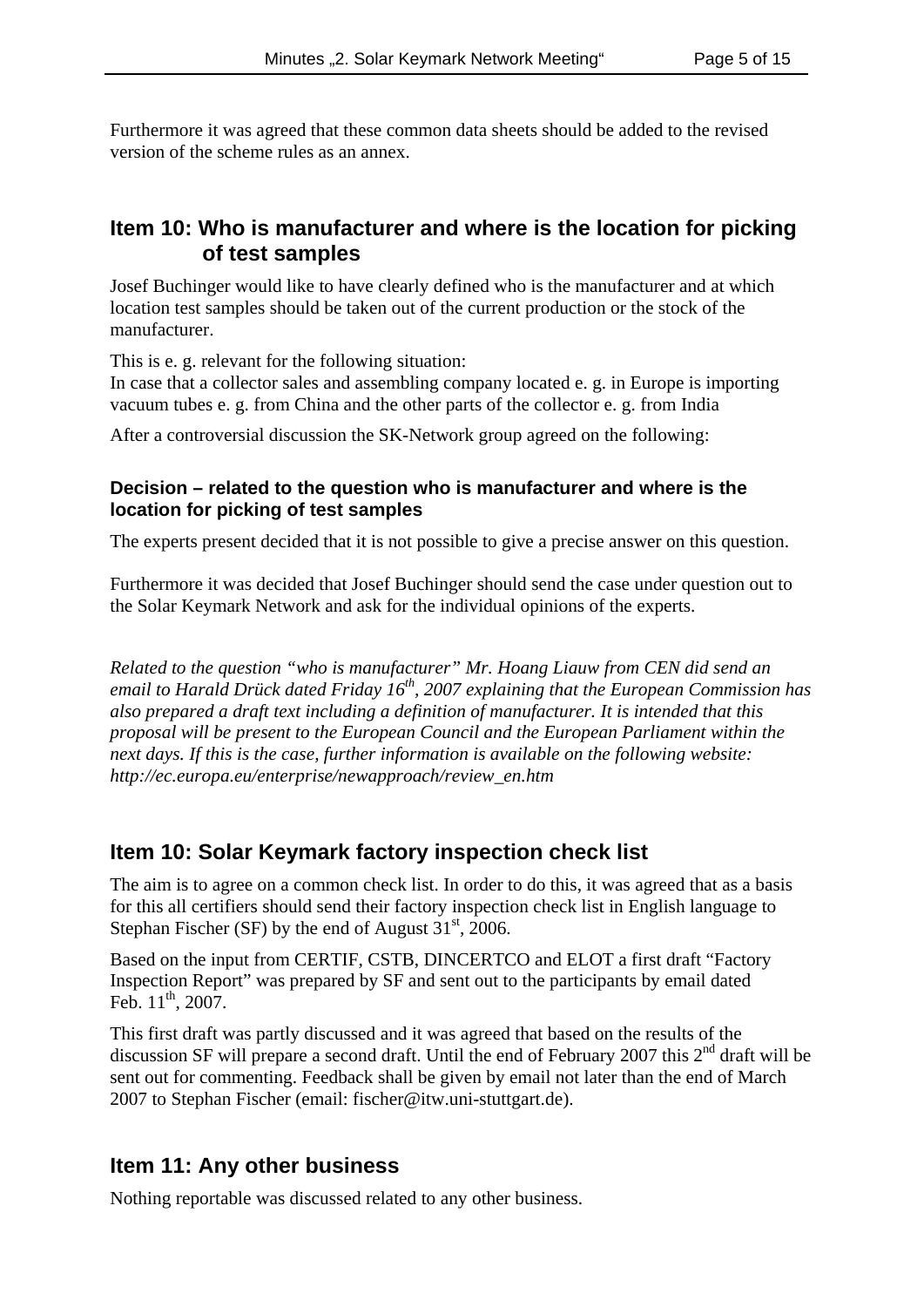#### **Item 12: Date and place of next meeting**

It was decided that the next meeting will be held in conjunction with the next Solar Keymark II Project meeting taking place from October  $1<sup>st</sup> - 2<sup>nd</sup>$ , 2007 at arsenal research at Vienna, Austria.

Date and place for next Solar Keymark Network Meeting:

```
Oct. 2nd, 2007 from approx. 14:00 hrs to 16:00 hrs at Vienna
```
### **Item 13: End of meeting**

Harald Drück thanked the participants for attending the meeting and for their constructive contributions. He closed the meeting at 15:50 hrs.

The minutes were prepared by Harald Drück (Chairman of the Solar Keymark Network) Stuttgart, February  $18<sup>th</sup>$ , 2007

**Contact address:** Harald Drück ITW, Stuttgart University Pfaffenwaldring 6 70550 Stuttgart, Germany Email: **drueck@itw.uni-stuttgart.de**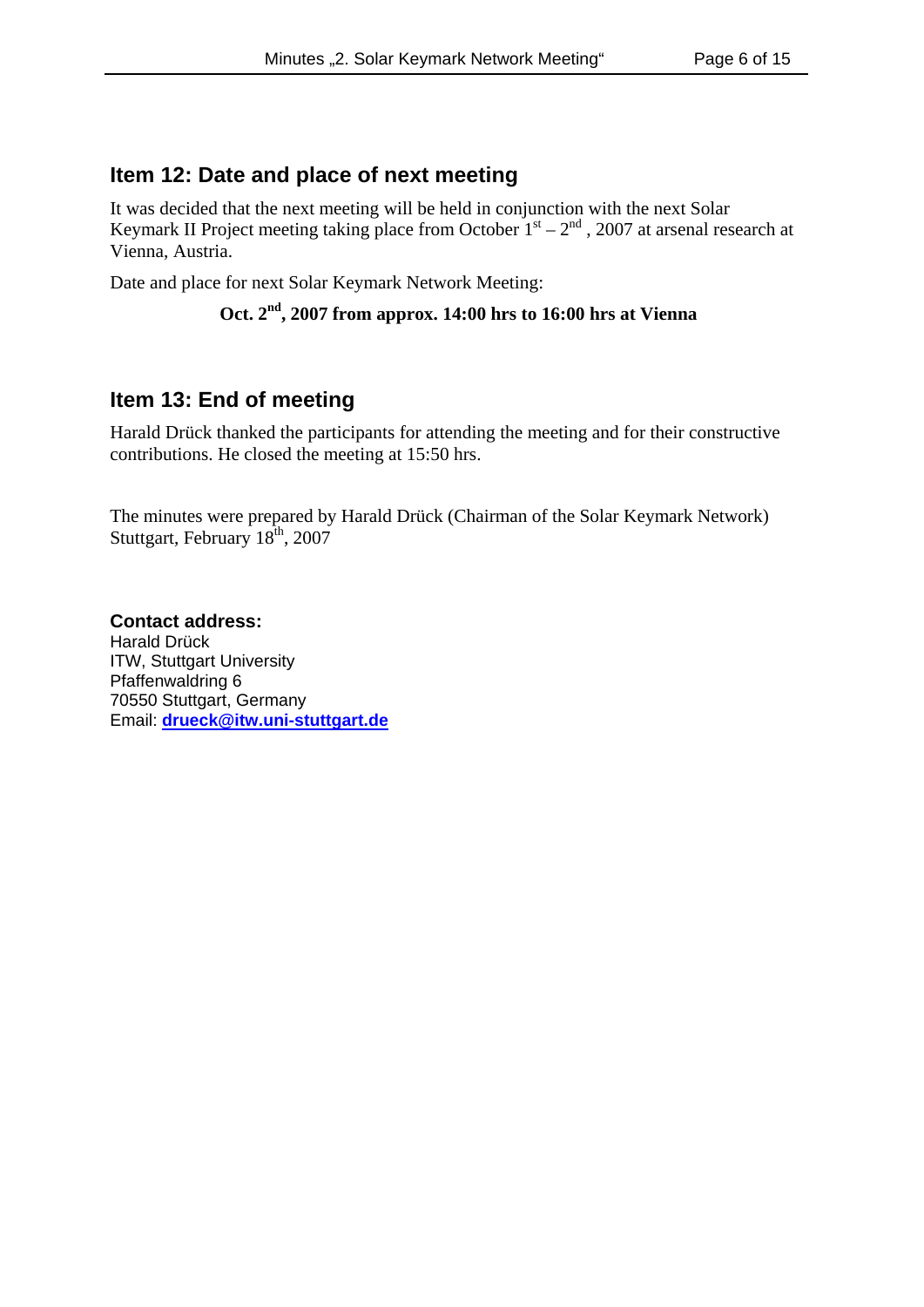# **Annex A: List of participants SOLAR KEYMARK NETWORK**

# **2nd MEETING, LYON FEBRUARY 15TH 2007**

| <b>NAME</b>                 | <b>ORGANISATION</b>        |
|-----------------------------|----------------------------|
| Giorgos Panaras             | ELOT (Greece)              |
| Josef Buchinger             | arsenal (Austria)          |
| <b>Pilar Navarro Rivero</b> | ITC (Spain)                |
| Åsa Wahlström               | SP (Sweden)                |
| <b>Ulrik Pettersson</b>     | SP (Sweden)                |
| <b>Uwe Brechlin</b>         | ESTIF (Belgium)            |
| Jan Erik Nielsen            | SolarKey (Denmark)         |
| Andreas Bohren              | SPF (Switzerland)          |
| Dominique Caccavelli        | CSTB (France)              |
| Korbinian Kramer            | ISE (Germany)              |
| <b>Stefan Mehnert</b>       | ISE (Germany)              |
| Maria Carvalho              | <b>INETI</b> (Portugal)    |
| Sören Scholz                | <b>DINCERTCO (Germany)</b> |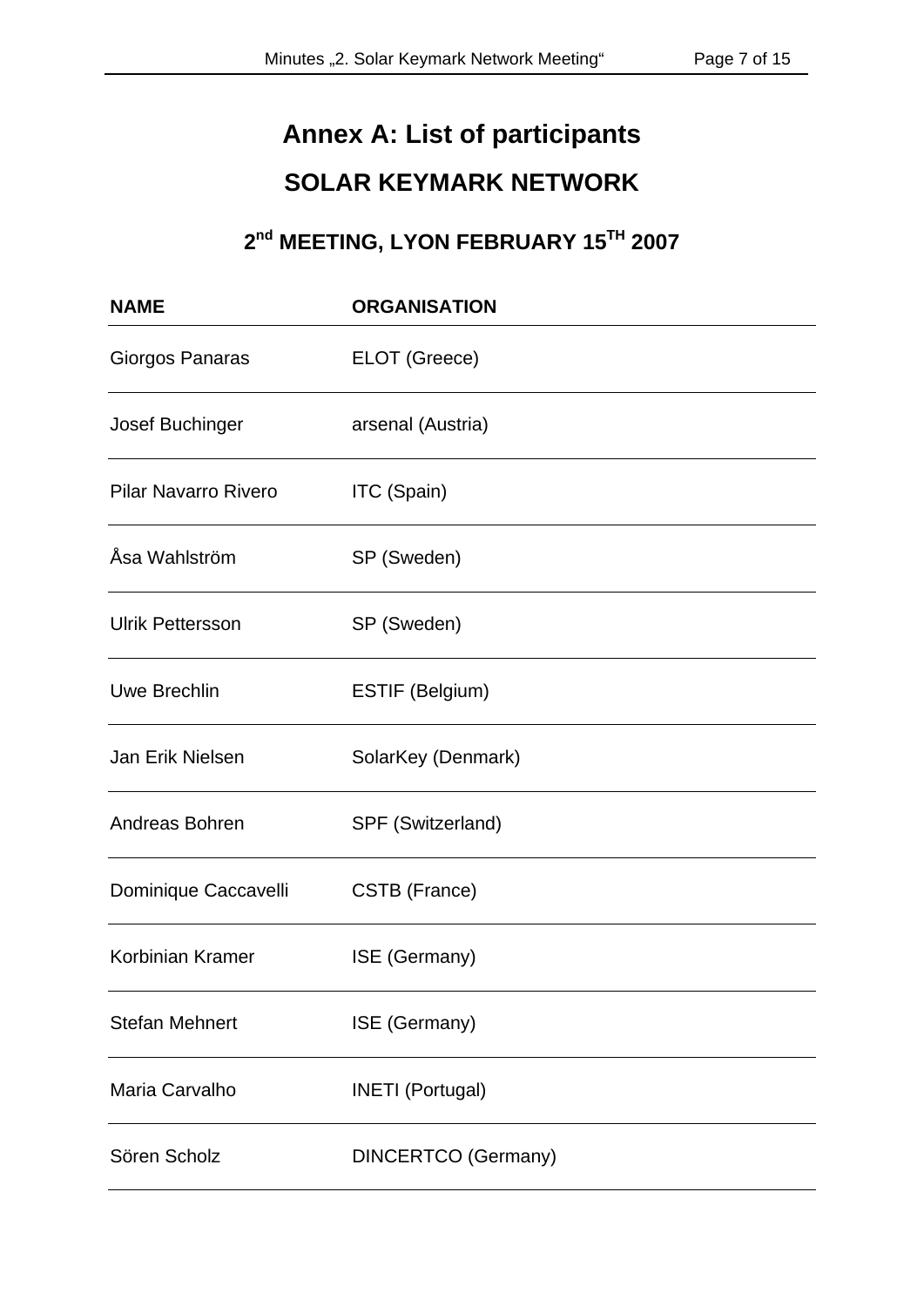| Vinod Shama                                         | ENEA (Italy)                                          |
|-----------------------------------------------------|-------------------------------------------------------|
| <b>Tomas Hruska</b>                                 | <b>Engineering Test Institute</b><br>(Czech Republic) |
| Joao Nascimento                                     | <b>CERTIF (Portugal)</b>                              |
| <b>Stephan Fischer</b>                              | <b>ITW</b> (Germany)                                  |
| <b>Harald Drück</b>                                 | <b>ITW</b> (Germany)                                  |
| Alberto Garcia de Jalon<br>agarciadejalon@cener.com | Cener (Spain)                                         |
| Yamina Saheb                                        | CSTB (France)                                         |
| <b>Hoang Liauw</b>                                  | CEN (Belgium)                                         |
| <b>Hubert Fechner</b>                               | arsenal research (Austria)                            |
| Paul Mc Entee                                       | Thermomax (UK)                                        |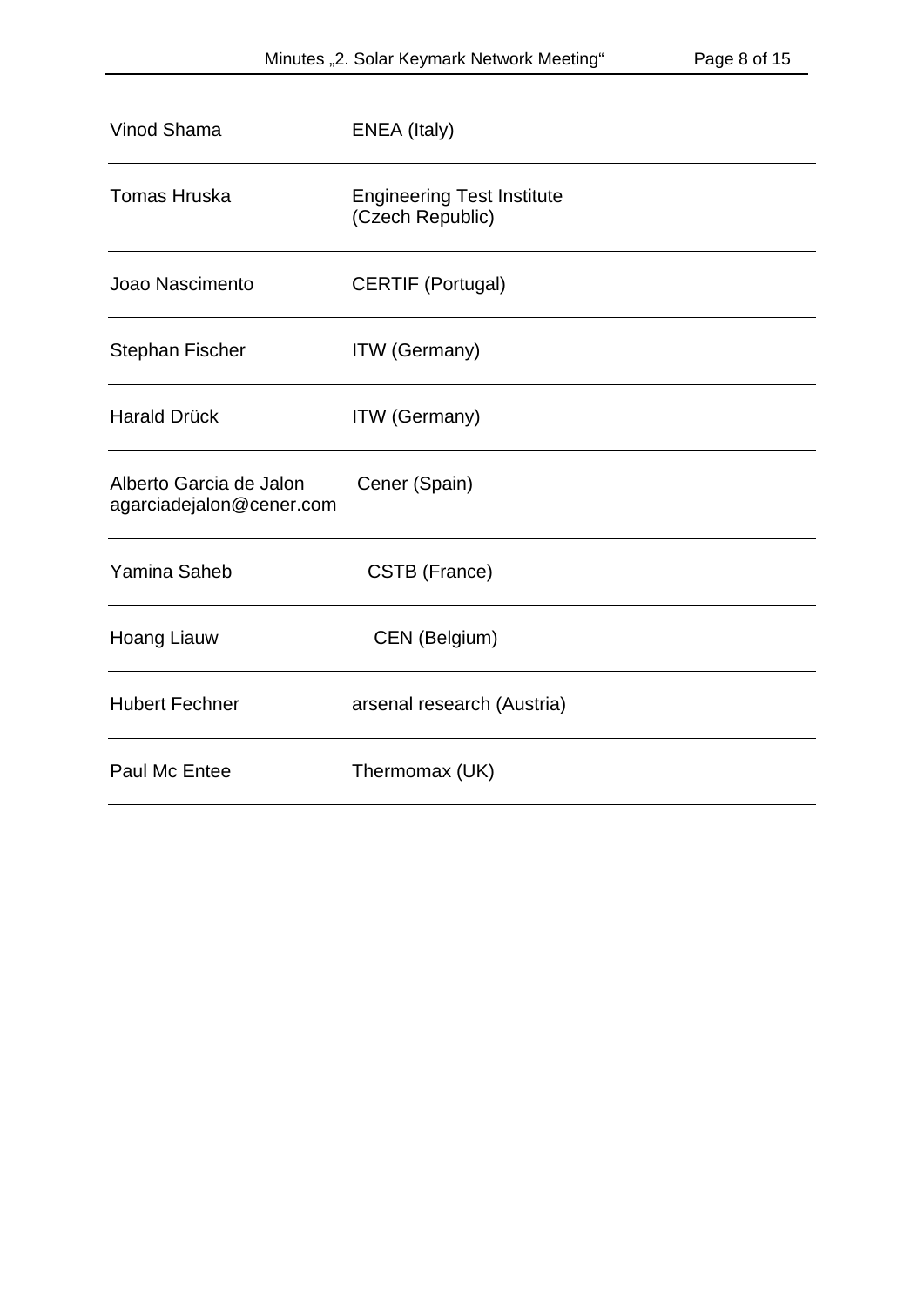# **Annex B: Final agenda**

# **Solar Keymark Network**



Experience exchange circle of test labs and certifiers working according to the Solar Keymark scheme rules

#### 2. Solar Keymark Network Meeting Thursday, February 15<sup>th</sup>, 2007 13.30-15:45 hrs EUREXPO, Lyon, France, Room "salle 6"

**Final Agenda** 

| Item | Content                                                                                                                            |
|------|------------------------------------------------------------------------------------------------------------------------------------|
| 1    | Opening of the meeting<br>Harald Drück (ITW)                                                                                       |
| 2    | Introduction of participants                                                                                                       |
| 3    | Short presentation of the Solar Keymark II Project<br>Jan Erik Nielsen, SolarKey Int., ESTIF consultant                            |
| 4    | Solar Keymark and CE-mark                                                                                                          |
| 5    | Test reference years for performance prediction acc. to EN 12976<br>How to ensure that all labs use the same data?                 |
| 6    | Revision of standard EN 12975 and Solar Keymark<br>Simplification of rules for testing collectors of same type but different sizes |
| 7    | Revision of standard EN 12976 and Solar Keymark<br>Simplification of rules for testing systems of same type but different sizes    |
| 8    | Revision of standard EN (TS) 12977 and Solar Keymark                                                                               |
| 9    | Solar Keymark Certificates - harmonisation of information content                                                                  |
| 10   | Who is manufacturer and where is location for picking of test samples                                                              |
| 11   | Solar Keymark factory inspection check list<br>Agreement on a common check list                                                    |
| 12   | Any other business                                                                                                                 |
| 13   | Date and place of next meeting                                                                                                     |
| 14   | End of meeting                                                                                                                     |

Information how to reach EUREXPO can be found at: The meeting is at the same place as the renewable energy exhibition: "LE SALON DES ÉNERGIES RENOUVELABLES 2007" Further information: http://www.energie-ren.com/2007/index.php

#### **Contact adress:**

Harald Drück ITW, Stuttgart University Pfaffenwaldring 6 70550 Stuttgart, Germany Email: drueck@itw.uni-stuttgart.de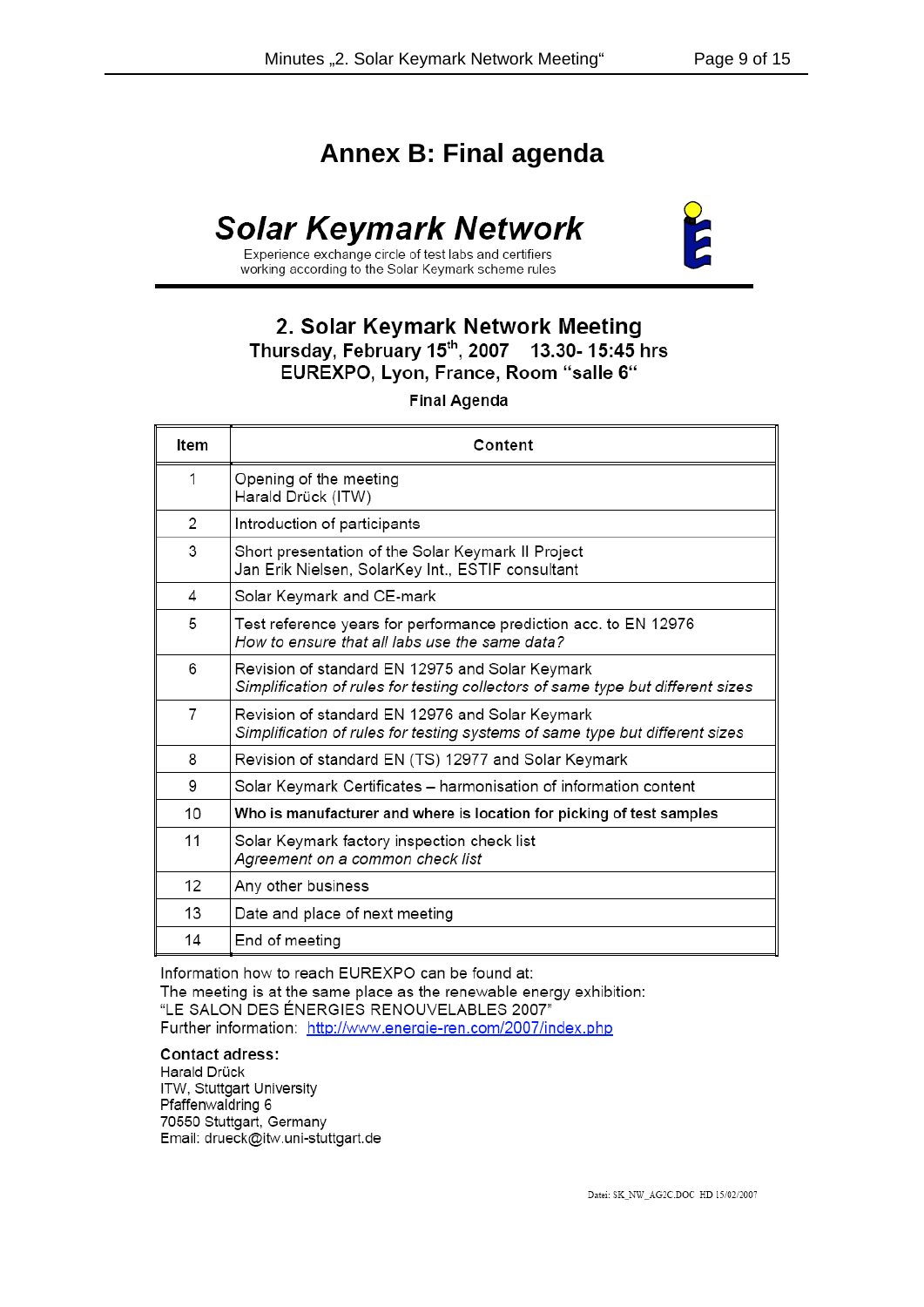# **Annex C: Presentation of Solar Keymark II project**



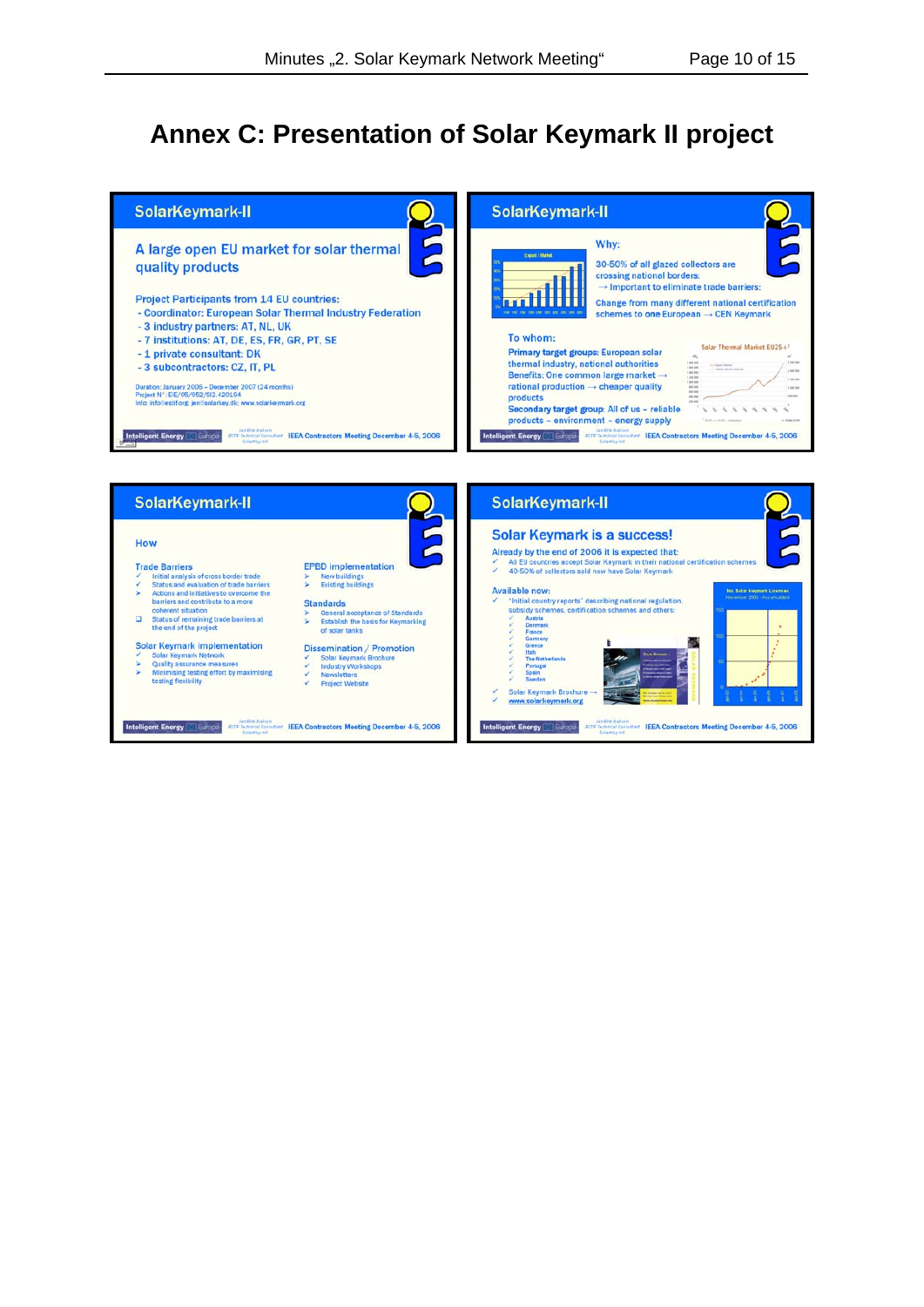# **Annex D Document from EKTSUB related to "what can be considered as the same type "**

Within the EKTSUB (German experience exchange circle of test labs for thermal solar systems and components) it was discussed what can be considered as "same type". As a result of this discussion different collector designs were classified with regard to the aspect, whether they can be considered as "the same" concerning performance testing as well as quality testing.

The results of this discussion are presented in the following. Due to the fact, that the EKTSUB is a German speaking group, the document is only available in German language.

With regard to the assessment of quality and performance testing the most important translations are:

Gleich: the same the same Nicht gleich: not the same Ermessen des Prüfinstituts: discretion of the test lab

EK-TSuB 06-05

# EK-TSuB. TOP4 Definition einer Modellreihe von Kollektoren im Rahmen der Solar Keymark

(A. Bohren, SPF Solartechnik)

Thema:

Die Keymark erlaubt die Zertifizierung von Kollektortypen. Um den Wert der Keymark zu erhalten müssen wir als Prüfinstitute eine kohärente Linie haben betreffend der Frage was ein Kollektortyp ist.

Definition Kollektortyp (Keymark Scheme Rules): "Same" collector in different lengths and/or widths (i.e. the only difference between two collectors is the length and/or the width). Vergleich der Flächen über Gross area.

Aufgabe: "" von Same mit Inhalt füllen.

Approach:

Verschiedene Hersteller haben Ihre Vorstellungen darüber was alles zu einem Kollektortyp zusammengefasst werden kann kommuniziert (im Rahmen von Anfragen/Offerten). Diese Vorstellungen sind im Folgenden als Kollektorschemata dargestellt als Diskussionsvorlage.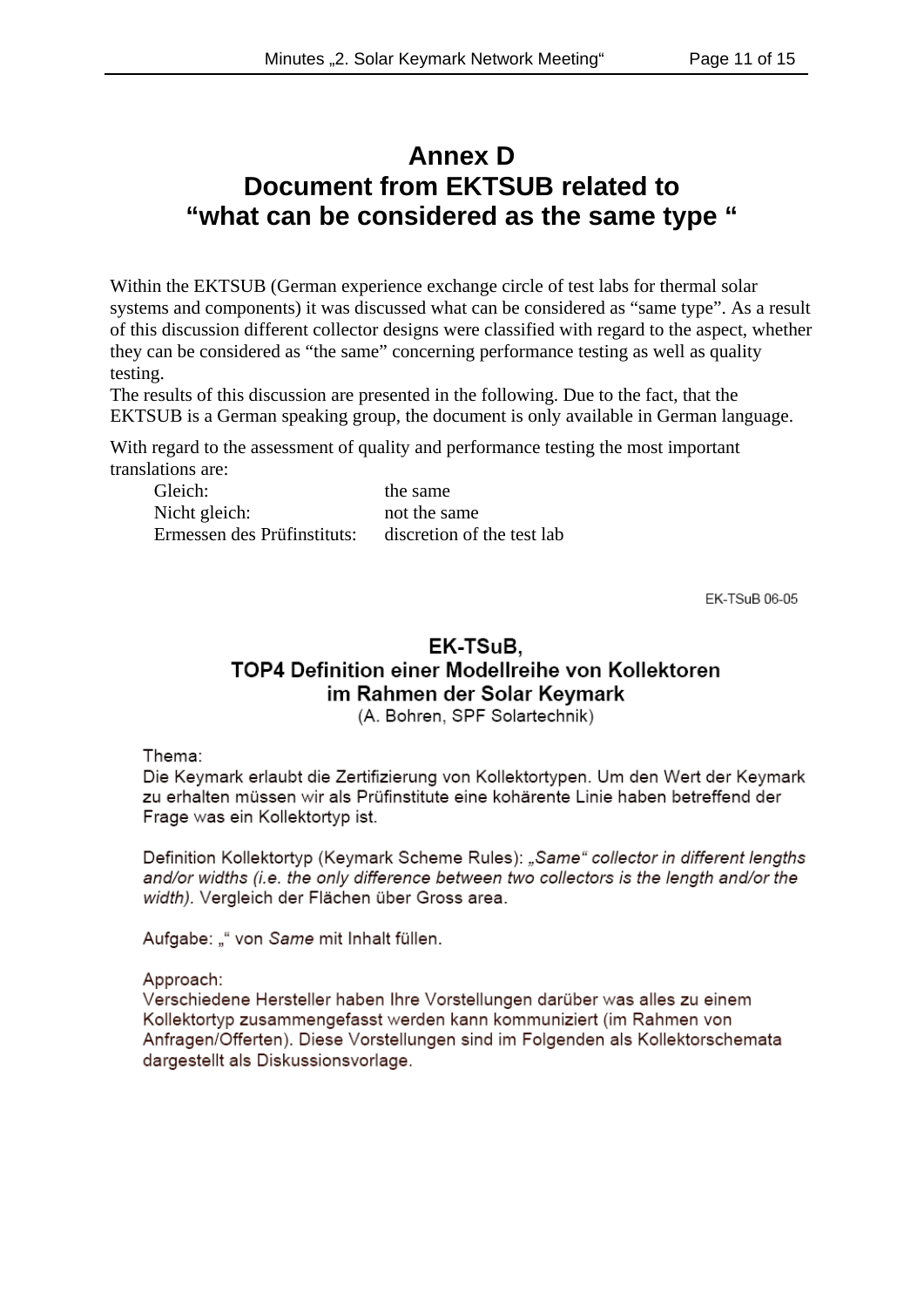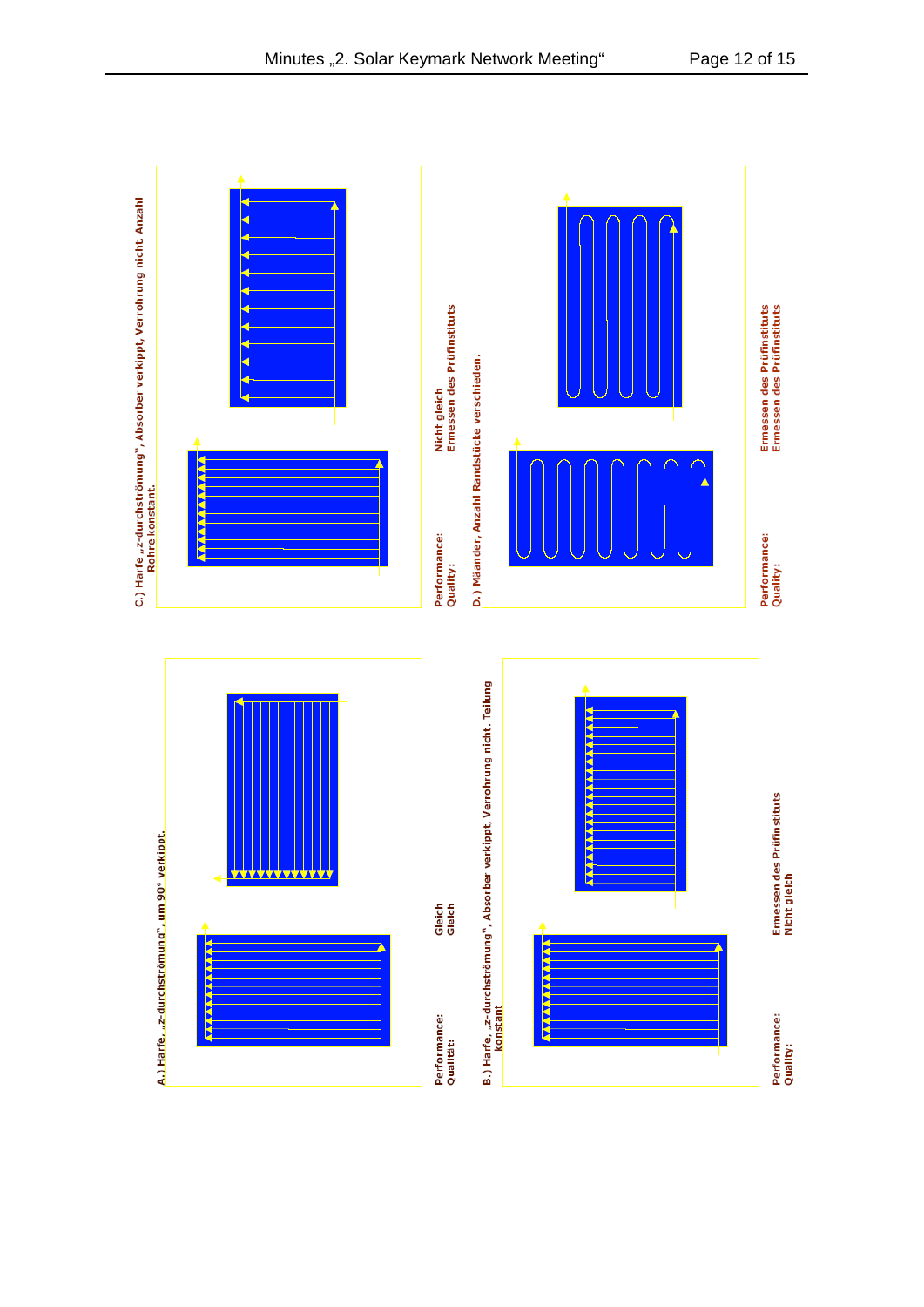

Minutes "2. Solar Keymark Network Meeting" Page 13 of 15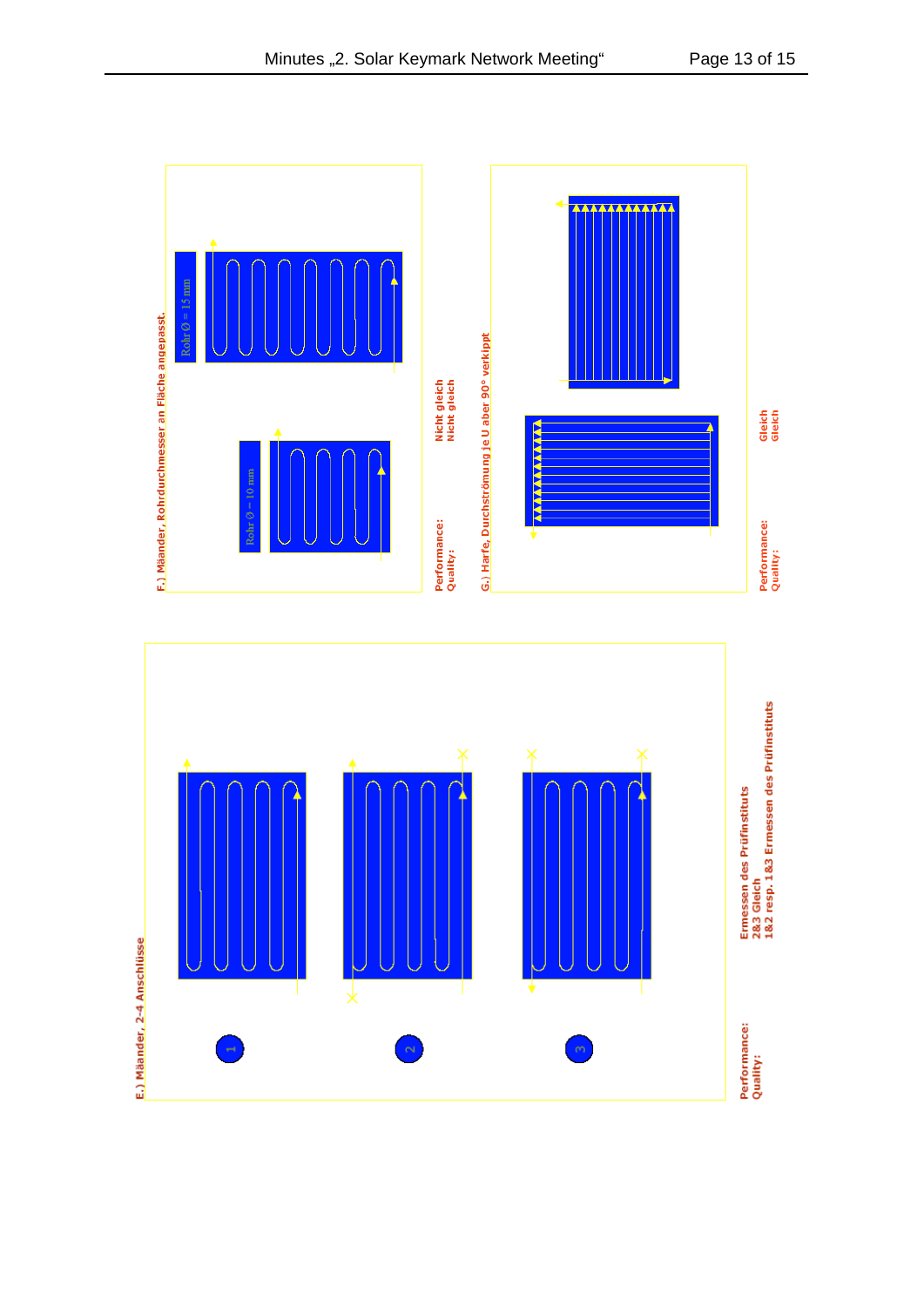